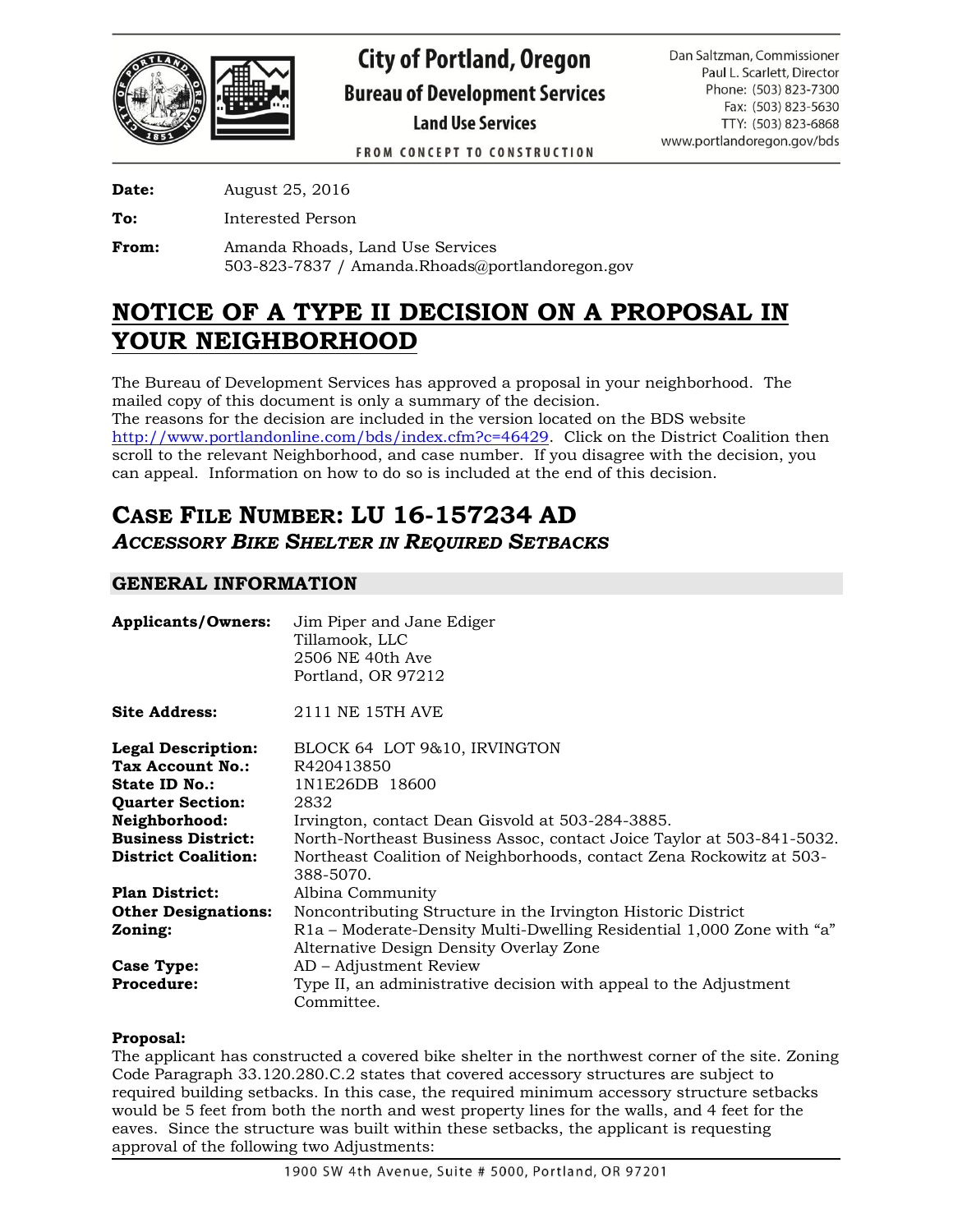- To reduce the north setback from 5 feet to 9 inches for the building wall, and from 4 feet to 3 inches for the eaves; and
- To reduce the west setback from 5 feet to 10 inches for the building wall, and from 4 feet to 5 inches for the eaves.

#### **Relevant Approval Criteria:**

In order to be approved, this proposal must comply with the approval criteria of Title 33. Adjustment requests will be approved if the review body finds that the applicant has shown that approval criteria A. through F. of Section 33.805.040, Adjustment Approval Criteria, have been met.

#### **ANALYSIS**

**Site and Vicinity:** The 10,000-square-foot subject site, developed with a 6-unit apartment building constructed in 1967, is listed as a noncontributing resource in the Irvington Historic District. The apartment building has an associated parking lot, which previously had 9 spaces and now, with the addition of the accessory bike shelter, has 8. No parking is required due to the proximity of the 8 bus line on NE 15th Ave.

Platted in the late Nineteenth Century, today's Irvington Historic District represents the first additions to Portland that employed restrictive covenants from the outset. These included the exclusion of most non-residential uses from the interior of the neighborhood, and where nonresidential uses were allowed, such as the fire station and the telephone exchange, the buildings were purposely disguised to appear more residential in character. Other deed restrictions excluded minority groups, established uniform front setbacks, and required minimum expenditure on new buildings. The area developed generally from southwest to northeast and its growth was greatly influenced by the installation of streetcar lines that introduced an easy commuting option to downtown.

The contributing resources in Irvington range in design character from expressions of the late Victorian Era styles, especially Queen Anne, through the many Period Revival modes of the early decades of the Twentieth Century, to a few early modernist examples. There is also a wide diversity in the sizes of lots and houses. In terms of the streetscape, the numbered north-south avenues in Irvington vary dramatically in width, and they mostly form rather long block faces which the houses generally face. The named east-west street block faces are more consistent in length, almost all being traditional 200' Portland blocks. All are lined with mature street trees. Original development in many cases included garages or other accessory structures, typically facing side streets on corner lots and accessed by a variety of driveway types on mid-block sites. Garages that were added after original construction, but still within the historic period, were sometimes built at the sidewalk and/or out of architectural character with the house.

**Zoning:** The Residential 1,000 (R1) is a medium density multi-dwelling zone. It allows approximately 43 units per acre. Density may be as high as 65 units per acre if amenity bonus provisions are used. Allowed housing is characterized by one to four story buildings and a higher percentage of building coverage than in the R2 zone. The major type of new housing development will be multi-dwelling structures (condominiums and apartments), duplexes, townhouse, and rowhouses. Generally, R1 zoning will be applied near Neighborhood Collector and District Collector streets, and local streets adjacent to commercial areas and transit streets. Newly created lots in the R1 zone must be at least 10,000 square feet in area for multidwelling development. There is no minimum lot area for development with detached or attached houses or for development with duplexes. Minimum lot width and depth standards may apply.

The Alternative Design Density "a" overlay is in place to focus development on vacant sites, preserve existing housing and encourage new development that is compatible with and supportive of the positive qualities of residential neighborhoods. The concept for the zone is to allow increased density for development that meets additional design compatibility requirements.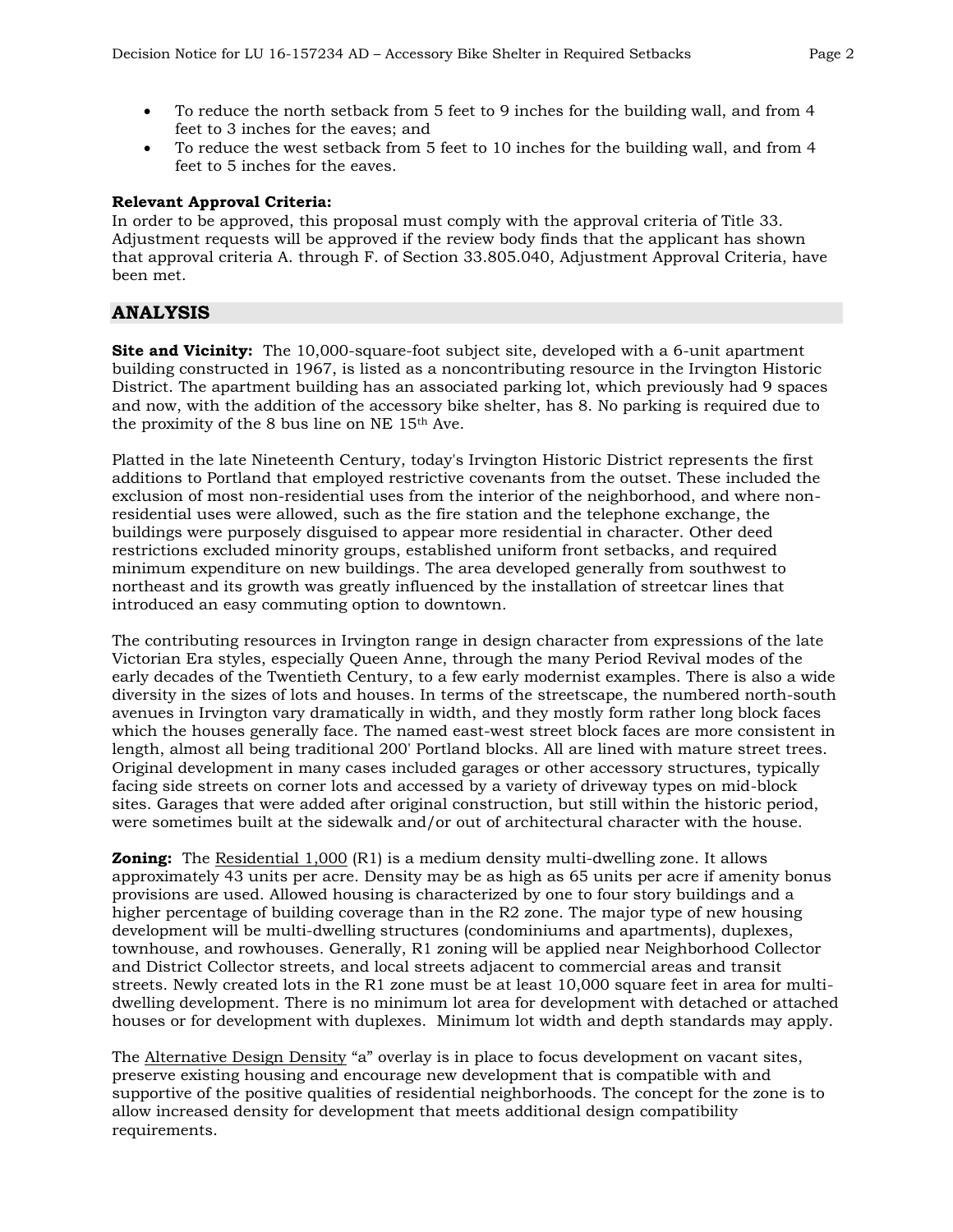The Historic Resource Protection overlay is comprised of Historic and Conservation Districts, as well as Historic and Conservation Landmarks and protects certain historic resources in the region and preserves significant parts of the region's heritage. The regulations implement Portland's Comprehensive Plan policies that address historic preservation. These policies recognize the role historic resources have in promoting the education and enjoyment of those living in and visiting the region. The regulations foster pride among the region's citizens in their city and its heritage. Historic preservation beautifies the city, promotes the city's economic health, and helps to preserve and enhance the value of historic properties.

The Albina Community Plan District implements the Albina Community Plan. The plan district's provisions are intended to ensure that new higher density commercial and industrial developments do not overwhelm nearby residential areas. Infill housing compatibility and affordability is encouraged by eliminating off-street parking requirements for small multidwelling projects. The plan district's provisions also encourage the development of new housing along Martin Luther King Jr. Boulevard by allowing new housing projects to include ground level commercial uses that orient to King Boulevard.

**Land Use History:** City records indicate there are no prior land use reviews for this site.

**Public Review:** A "Notice of Proposal in Your Neighborhood" was mailed **July 21, 2016**.

*Agency Review:* The following Bureaus have responded with no issues or concerns:

- Bureau of Environmental Services (Exhibit E.1);
- Bureau of Transportation (Exhibit E.2);
- Water Bureau (Exhibit E.3);
- Fire Bureau (Exhibit E.4);
- Site Development Section of BDS (Exhibit E.5); and
- Life Safety (Building Code) Plans Examiner (Exhibit E.6).

*Neighborhood Review:* A total of two written responses were received from the Irvington Community Association Land Use Committee and a notified property owner in response to the proposal. Both were generally in support of the proposal.

- An anonymous letter, signed "A neighbor," stated the shelter was very unobtrusive and promotes biking (Exhibit F.1).
- Dean Gisvold, Chair of the Irvington Community Association Land Use Committee, said that while the committee normally doesn't support setback reductions, they had not heard complaints from neighbors and given the context of garages on the adjacent properties, they "will not complain" about the reduced setbacks (Exhibit F.2).

### **ZONING CODE APPROVAL CRITERIA**

#### **33.805.010 Purpose (Adjustments)**

The regulations of the zoning code are designed to implement the goals and policies of the Comprehensive Plan. These regulations apply city-wide, but because of the city's diversity, some sites are difficult to develop in compliance with the regulations. The adjustment review process provides a mechanism by which the regulations in the zoning code may be modified if the proposed development continues to meet the intended purpose of those regulations. Adjustments may also be used when strict application of the zoning code's regulations would preclude all use of a site. Adjustment reviews provide flexibility for unusual situations and allow for alternative ways to meet the purposes of the code, while allowing the zoning code to continue providing certainty and rapid processing for land use applications.

#### **33.805.040 Approval Criteria**

Adjustment requests will be approved if the review body finds that the applicant has shown that approval criteria A. through F. below have been met.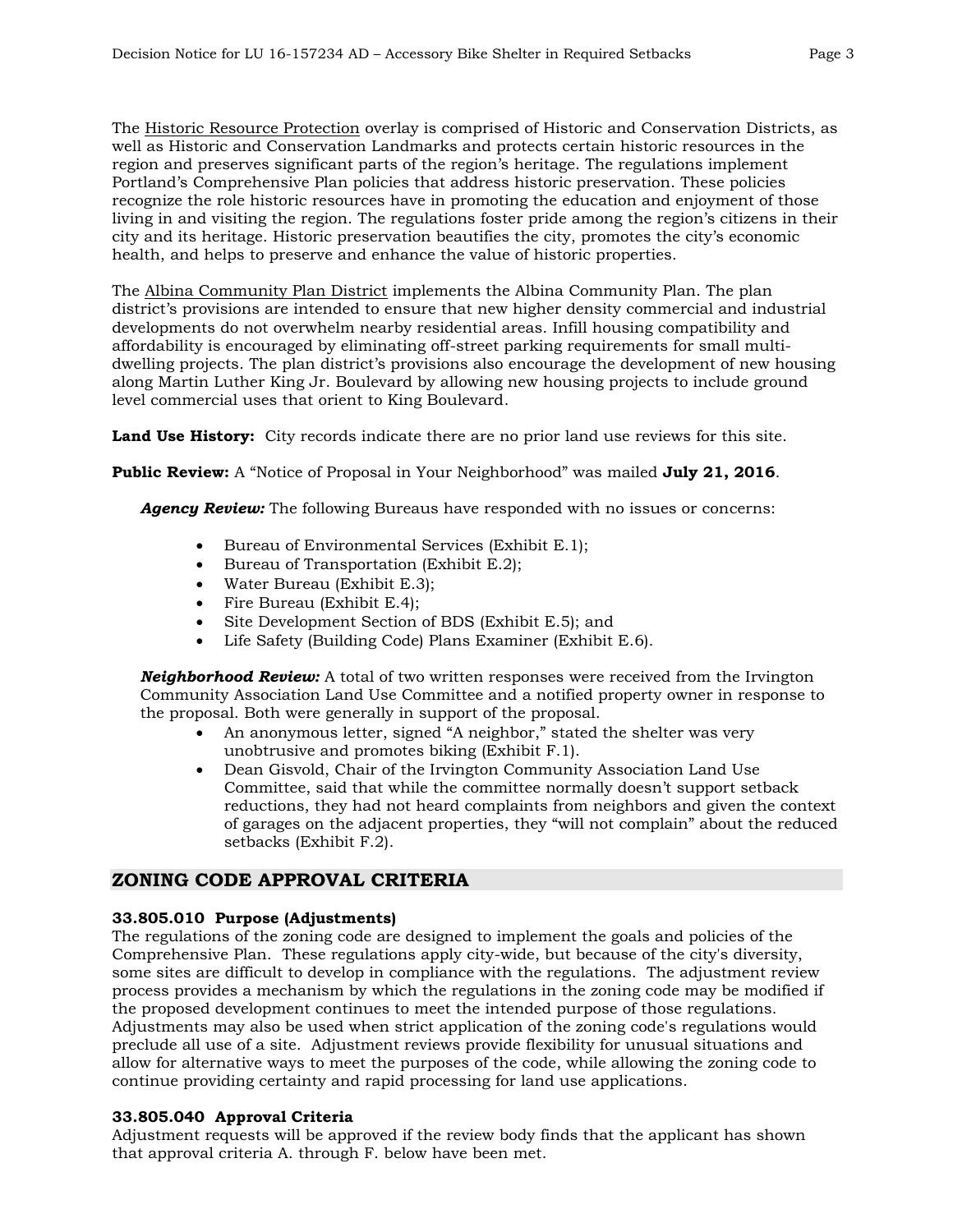**A.** Granting the adjustment will equally or better meet the purpose of the regulation to be modified; and

**Findings:** The purpose for setbacks in multi-dwelling zones is stated in Zoning Code Section 33.120.220.A. Staff has considered all purpose statements and has addressed only those considered applicable to this project.

 *They maintain light, air, separation for fire protection, and access for fire fighting;*

The bike shed is a COR-TEN steel structure with a metal and plastic roof. Its proximity to the garages on the adjacent structures will not promote fire since the building is largely metal and thus not likely to burn. The structure is 18 feet by 7.5 feet and, at its peak, is just over 9 feet tall (though closer to 7 feet tall along the north property line). The structure is smaller and shorter than a covered accessory structure that a house in the same zone would be allowed to place in the reduced setback by right.

At its peak, the bike shelter is about the same height as the garage on the adjacent property to the north. To the west, the adjacent property has extensive bamboo and other foliage growing in the area of the bike shed, along with another accessory structure. Therefore, the bike shed will not impede light or air from circulating to adjacent properties in either reduced setback.

The bike shed is in the parking lot of the apartment building on the site; there is sufficient room to access structures on the subject site and the adjacent properties on the remaining area of parking lot.

 *They reflect the general building scale and placement of multi-dwelling development in the City's neighborhoods;*

The biked shed is located approximately 90 feet from the street, in an appropriate location for an accessory structure serving an apartment building. The scale for the structure is modest, measuring 18 feet by 7.5 feet. The placement within the side and rear setbacks is not immediately evident given the distance from the street and the proximity of the accessory structure to the north and the dense foliage and accessory structure to the west.

- *They promote a reasonable physical relationship between residences;*
- *They promote options for privacy for neighboring properties;*

The bike shed is tucked in the corner of the site, with limited visibility from adjacent sites due to the location of accessory structures on adjacent properties. The shed has no windows and has a solid door. It affords no views onto adjacent properties, maintaining privacy. Because of the context of the other accessory structures next to and behind the bike shed, the shed has little to no impact on the adjacent properties at all. No letters were received from neighbors or notified homeowners, indicating the structure is not compromising adjacent properties.

For the reasons discussed above, the proposal equally meets the purpose of the regulation. This criterion is met.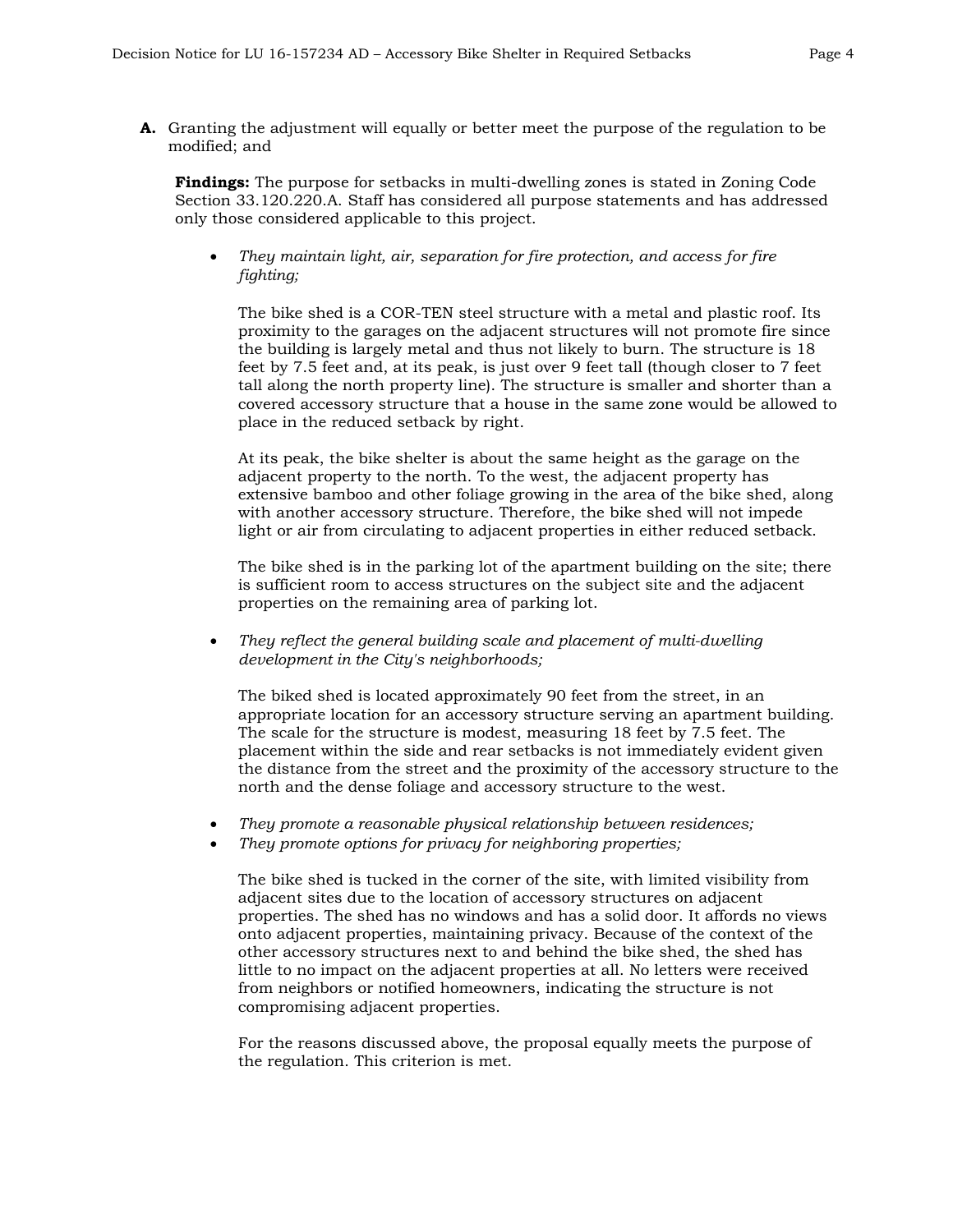**B.** If in a residential zone, the proposal will not significantly detract from the livability or appearance of the residential area, or if in an OS, C, E, or I zone, the proposal will be consistent with the classifications of the adjacent streets and the desired character of the area; and

**Findings:** The applicant has stated that prior to the construction of the bike shed, bikes were locked up to railings along NE Tillamook and on the stair rail within the building footprint. They make the case, and staff concurs, that the bike shed allows for more organized storage of bicycles on the site, which results in a cleaner appearance. The one neighbor who wrote in commented on how unobtrusive the structure is. Its modest size, height and simple design does not detract from the appearance of the area.

Allowing the shed to be located in the setbacks minimizes the number of parking spaces lost; as currently situated, the parking lot maintains 8 parking spaces. Placing the bike shelter outside the setbacks would compromise a second parking space as well, leaving 7 total parking spaces on the site. The site requires no off-street parking due to the proximity to frequent bus service, but often neighbors appreciate larger developments that maintain off-street parking options for residents. From this perspective, minimizing the number of lost parking spaces while encouraging bike use can be considered maintaining livability in the residential area.

For the reasons discussed above, this criterion is met.

**C.** If more than one adjustment is being requested, the cumulative effect of the adjustments results in a project which is still consistent with the overall purpose of the zone; and

**Findings:** The applicant has requested reductions in both the north and the west required building setbacks in order to place the bike shed close to the corner of the property.

The site is designated with the R1 multi-dwelling zoning. The purpose of the multidwelling residential zones generally is stated in Zoning Code Section 33.120.010:

*The multi-dwelling zones are intended to preserve land for urban housing and to provide opportunities for multi-dwelling housing.* 

The purpose of the R1 zone specifically is stated in Zoning Code Section 33.120.030.C:

*The R1 zone is a medium density multi-dwelling zone. It allows approximately 43 units per acre. Density may be as high as 65 units per acre if amenity bonus provisions are used. Allowed housing is characterized by one to four story buildings and a higher percentage of building coverage than in the R2 zone. The major type of new housing development will be multi-dwelling structures (condominiums and apartments), duplexes, townhouses, and rowhouses. Generally, R1 zoning will be applied near Neighborhood Collector and District Collector streets, and local streets adjacent to commercial areas and transit streets.*

The cumulative effect of both of these setback reductions results in a project that is still consistent with the overall purpose of the R1, Residential 1,000 zone. Accessory structures are not described in these paragraphs, nor would reducing the required setbacks for an accessory bike shed impact the intensity of the development or the ability for the site to provide multi-dwelling housing. This criterion is met.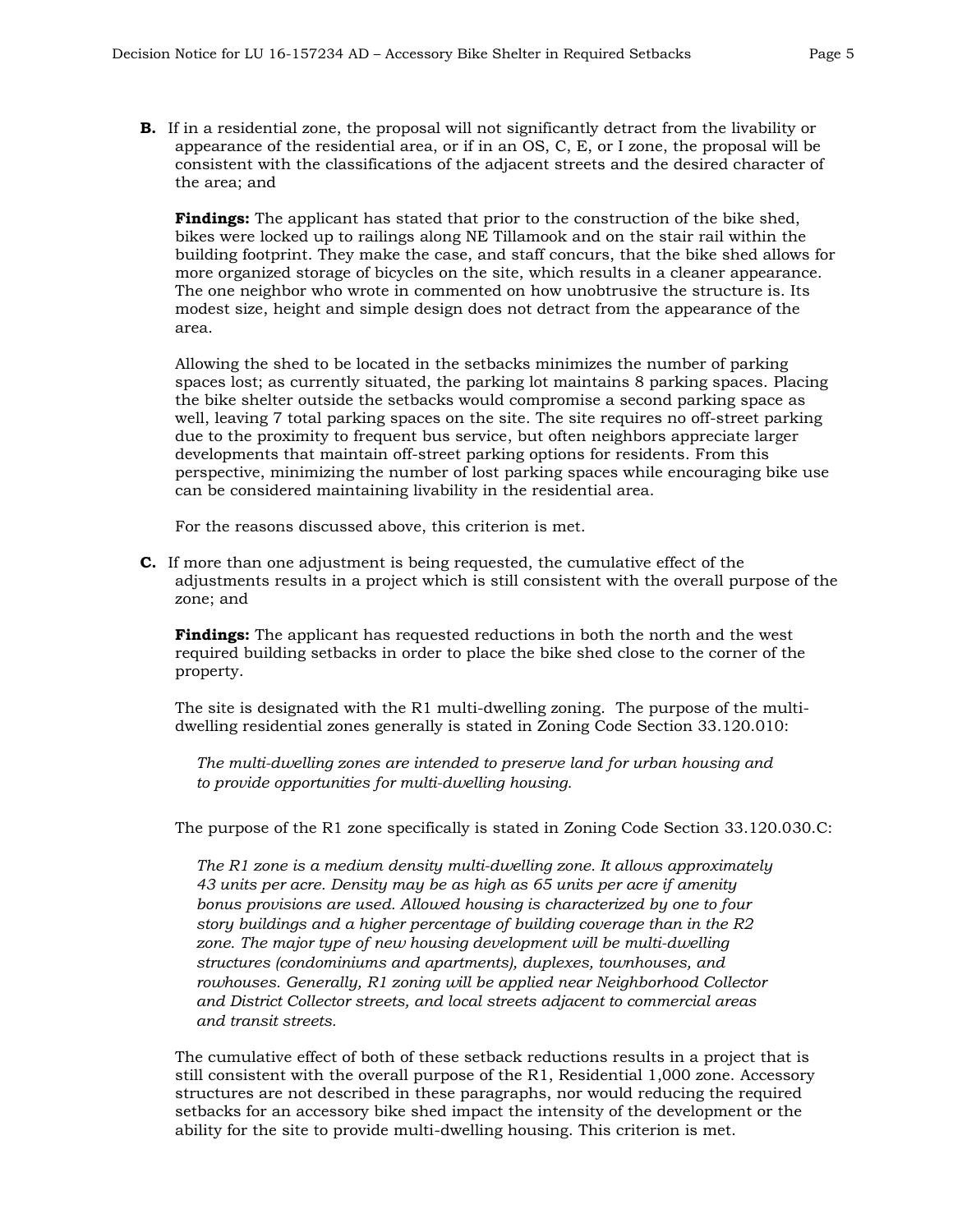**D.** City-designated scenic resources and historic resources are preserved; and

**Findings:** City designated resources are shown on the zoning map by the 's' overlay; historic resources are designated by a large dot, and by historic and conservation districts. The site is located in the Irvington Historic District. The building on the site, constructed in 1967, is listed as noncontributing to the district. The accessory structure on the property to the north is listed as noncontributing. The flat-roofed garage on the property to the west is contributing to the historic district; however, because of the extensive vegetation on the site, the garage has only limited visibility and placing the bike shelter in the setback does not impact this historic resource. Allowing the accessory structure to be located in the side and rear setbacks does not affect historic resources in the Irvington Historic District. This criterion is met.

**E.** Any impacts resulting from the adjustment are mitigated to the extent practical; and

**Findings:** There are no discernible impacts that would result from granting the requested adjustment. This criterion is met.

**F.** If in an environmental zone, the proposal has as few significant detrimental environmental impacts on the resource and resource values as is practicable;

**Findings:** Environmental overlay zones are designated on the Official Zoning Maps with either a lowercase "p" (Environmental Protection overlay zone) or a "c" (Environmental Conservation overlay zone). As the site is not within an environmental zone, this criterion is not applicable.

#### **DEVELOPMENT STANDARDS**

Unless specifically required in the approval criteria listed above, this proposal does not have to meet the development standards in order to be approved during this review process. The plans submitted for a building or zoning permit must demonstrate that all development standards of Title 33 can be met, or have received an Adjustment or Modification via a land use review prior to the approval of a building or zoning permit.

#### **CONCLUSIONS**

The context of the bike shed location, with accessory buildings on adjacent properties blocking views and minimizing the impact of the modestly-scaled structure, results in a condition where the proposal equally meets the purpose of required setbacks and has no impact on the livability or appearance of the area. The applicant has demonstrated that the applicable approval criteria have been met. Since the approval criteria are met, the proposal should be approved.

#### **ADMINISTRATIVE DECISION**

Approval of Adjustments to Zoning Code Paragraph 33.120.280.C.2 and Table 120-4 to reduce the required building setbacks for an accessory structure from 5 feet to 9 inches for the building wall and 3 inches for the eaves on the north side; and from 5 feet to 10 inches for the building wall and 5 inches for the eaves on the west side, per the approved plans, Exhibits C.1 through C.2, signed and dated August 23, 2016, subject to the following conditions:

A. As part of the building permit application submittal, each of the 4 required site plans and any additional drawings must reflect the information and design approved by this land use review as indicated in Exhibits C.1-C.2. The sheets on which this information appears must be labeled, "Proposal and design as approved in Case File # LU 16-157234 AD."

#### **Staff Planner: Amanda Rhoads**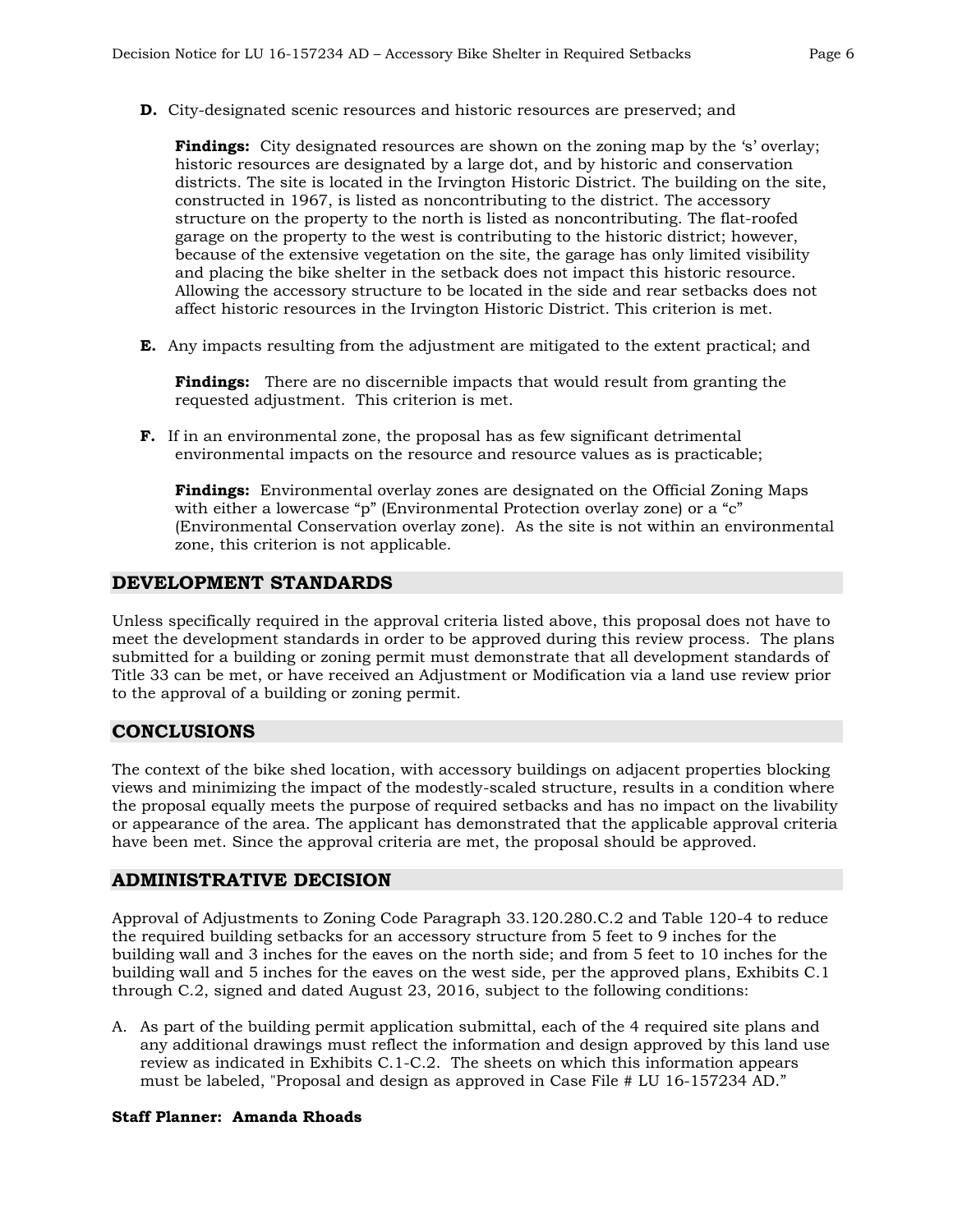# **Decision rendered by:**  $\left| \begin{array}{cc} \hline \end{array} \right|$   $\left| \begin{array}{cc} \hline \end{array} \right|$   $\left| \begin{array}{cc} \hline \end{array} \right|$   $\left| \begin{array}{cc} \hline \end{array} \right|$   $\left| \begin{array}{cc} \hline \end{array} \right|$   $\left| \begin{array}{cc} \hline \end{array} \right|$   $\left| \begin{array}{cc} \hline \end{array} \right|$   $\left| \begin{array}{cc} \hline \end{array} \right|$   $\left| \$

By authority of the Director of the Bureau of Development Services

#### **Decision mailed: August 25, 2016**

**About this Decision.** This land use decision is **not a permit** for development. Permits may be required prior to any work. Contact the Development Services Center at 503-823-7310 for information about permits.

**Procedural Information.** The application for this land use review was submitted on April 21, 2016, and was determined to be complete on July 14, 2016.

*Zoning Code Section 33.700.080* states that Land Use Review applications are reviewed under the regulations in effect at the time the application was submitted, provided that the application is complete at the time of submittal, or complete within 180 days. Therefore this application was reviewed against the Zoning Code in effect on April 21, 2016.

*ORS 227.178* states the City must issue a final decision on Land Use Review applications within 120-days of the application being deemed complete. The 120-day review period may be waived or extended at the request of the applicant. In this case, the applicant did not waive or extend the 120-day review period. Unless further extended by the applicant, **the 120 days will expire on: November 11, 2016.**

#### **Some of the information contained in this report was provided by the applicant.**

As required by Section 33.800.060 of the Portland Zoning Code, the burden of proof is on the applicant to show that the approval criteria are met. The Bureau of Development Services has independently reviewed the information submitted by the applicant and has included this information only where the Bureau of Development Services has determined the information satisfactorily demonstrates compliance with the applicable approval criteria. This report is the decision of the Bureau of Development Services with input from other City and public agencies.

**Conditions of Approval.** If approved, this project may be subject to a number of specific conditions, listed above. Compliance with the applicable conditions of approval must be documented in all related permit applications. Plans and drawings submitted during the permitting process must illustrate how applicable conditions of approval are met. Any project elements that are specifically required by conditions of approval must be shown on the plans, and labeled as such.

These conditions of approval run with the land, unless modified by future land use reviews. As used in the conditions, the term "applicant" includes the applicant for this land use review, any person undertaking development pursuant to this land use review, the proprietor of the use or development approved by this land use review, and the current owner and future owners of the property subject to this land use review.

**Appealing this decision.** This decision may be appealed to the Adjustment Committee, which will hold a public hearing. Appeals must be filed **by 4:30 PM on September 8, 2016** at 1900 SW Fourth Ave. Appeals can be filed at the 5th floor reception desk of 1900 SW 4th Avenue Monday through Friday between 8:00 am and 4:30 pm. **An appeal fee of \$250 will be charged**. The appeal fee will be refunded if the appellant prevails. There is no fee for ONI recognized organizations appealing a land use decision for property within the organization's boundaries. The vote to appeal must be in accordance with the organization's bylaws. Assistance in filing the appeal and information on fee waivers is available from BDS in the Development Services Center. Please see the appeal form for additional information.

The file and all evidence on this case are available for your review by appointment only. Please call the Request Line at our office, 1900 SW Fourth Avenue, Suite 5000, phone 503-823-7617, to schedule an appointment. I can provide some information over the phone. Copies of all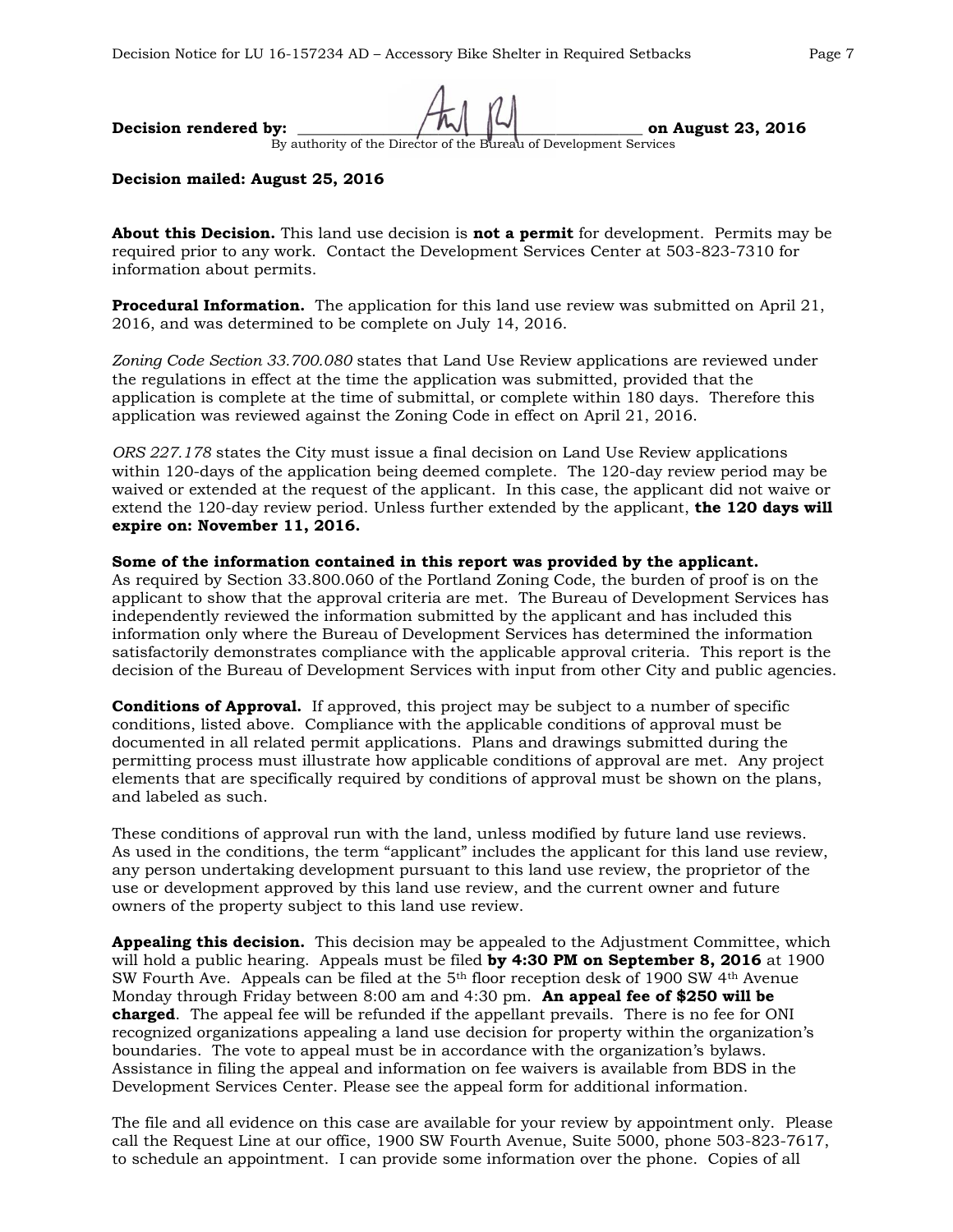information in the file can be obtained for a fee equal to the cost of services. Additional information about the City of Portland, city bureaus, and a digital copy of the Portland Zoning Code is available on the internet at [www.portlandonline.com.](http://www.ci.portland.or.us/)

**Attending the hearing.** If this decision is appealed, a hearing will be scheduled, and you will be notified of the date and time of the hearing. The decision of the Adjustment Committee is final; any further appeal must be made to the Oregon Land Use Board of Appeals (LUBA) within 21 days of the date of mailing the decision, pursuant to ORS 197.620 and 197.830. Contact LUBA at 775 Summer St NE, Suite 330, Salem, Oregon 97301-1283, or phone 1-503-373-1265 for further information.

Failure to raise an issue by the close of the record at or following the final hearing on this case, in person or by letter, may preclude an appeal to the Land Use Board of Appeals (LUBA) on that issue. Also, if you do not raise an issue with enough specificity to give the Adjustment Committee an opportunity to respond to it, that also may preclude an appeal to LUBA on that issue.

#### **Recording the final decision.**

If this Land Use Review is approved the final decision must be recorded with the Multnomah County Recorder. A few days prior to the last day to appeal, the City will mail instructions to the applicant for recording the documents associated with their final land use decision.

- *Unless appealed,* The final decision may be recorded on or after **September 9, 2016 – the day following the last day to appeal.**
- A building or zoning permit will be issued only after the final decision is recorded.

The applicant, builder, or a representative may record the final decision as follows:

- By Mail: Send the two recording sheets (sent in separate mailing) and the final Land Use Review decision with a check made payable to the Multnomah County Recorder to: Multnomah County Recorder, P.O. Box 5007, Portland OR 97208. The recording fee is identified on the recording sheet. Please include a self-addressed, stamped envelope.
- In Person: Bring the two recording sheets (sent in separate mailing) and the final Land Use Review decision with a check made payable to the Multnomah County Recorder to the County Recorder's office located at 501 SE Hawthorne Boulevard, #158, Portland OR 97214. The recording fee is identified on the recording sheet.

For further information on recording, please call the County Recorder at 503-988-3034 For further information on your recording documents please call the Bureau of Development Services Land Use Services Division at 503-823-0625.

**Expiration of this approval.** An approval expires three years from the date the final decision is rendered unless a building permit has been issued, or the approved activity has begun.

Where a site has received approval for multiple developments, and a building permit is not issued for all of the approved development within three years of the date of the final decision, a new land use review will be required before a permit will be issued for the remaining development, subject to the Zoning Code in effect at that time.

**Applying for your permits.** A building permit, occupancy permit, or development permit may be required before carrying out an approved project. At the time they apply for a permit, permittees must demonstrate compliance with:

- All conditions imposed herein;
- All applicable development standards, unless specifically exempted as part of this land use review;
- All requirements of the building code; and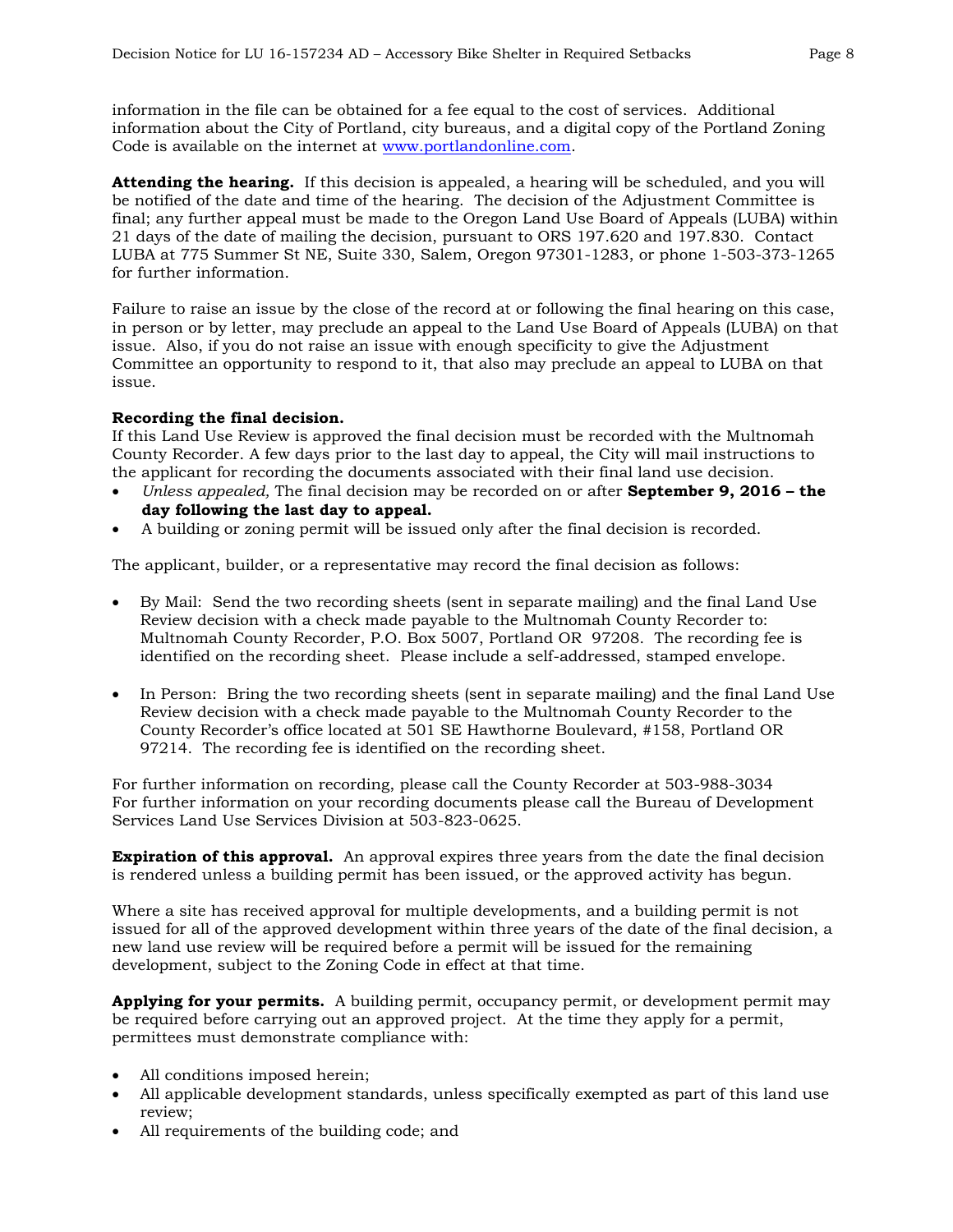All provisions of the Municipal Code of the City of Portland, and all other applicable ordinances, provisions and regulations of the City.

#### **EXHIBITS**

#### NOT ATTACHED UNLESS INDICATED

- A. Applicant's Statement
	- 1. Original Narrative, April 21, 2016
	- 2. Aerial Photograph of Site
	- 3. Site Photos
	- 4. Copy of Zoning Violation Notice
	- 5. Updated Narrative and Response to Incomplete Letter with Updated Plans, June 23, 2016
	- 6. Letter from Applicant with Updated Plans, July 14, 2016
- B. Zoning Map (attached)
- C. Plans/Drawings:
	- 1. Site Plan (attached)
	- 2. Elevation Drawings (attached)
- D. Notification information:
	- 1. Mailing list
	- 2. Mailed notice
- E. Agency Responses:
	- 1. Bureau of Environmental Services
	- 2. Bureau of Transportation
	- 3. Water Bureau
	- 4. Fire Bureau
	- 5. Site Development Review Section of BDS
	- 6. Life Safety (Building Code) Plans Examiner
- F. Correspondence:
	- 1. Anonymous, August 7, 2016, in support
	- 2. Dean Gisvold, Chair of the Irvington Community Association Land Use Committee, August 9, 2016, no complaints
- G. Other:
	- 1. Original Land Use Application and Receipt
	- 2. Incomplete Letter, April 28, 2016
	- 3. Planner Email, June 23, 2016

**The Bureau of Development Services is committed to providing equal access to information and hearings. Please notify us no less than five business days prior to the event if you need special accommodations. Call 503-823-7300 (TTY 503-823-6868).**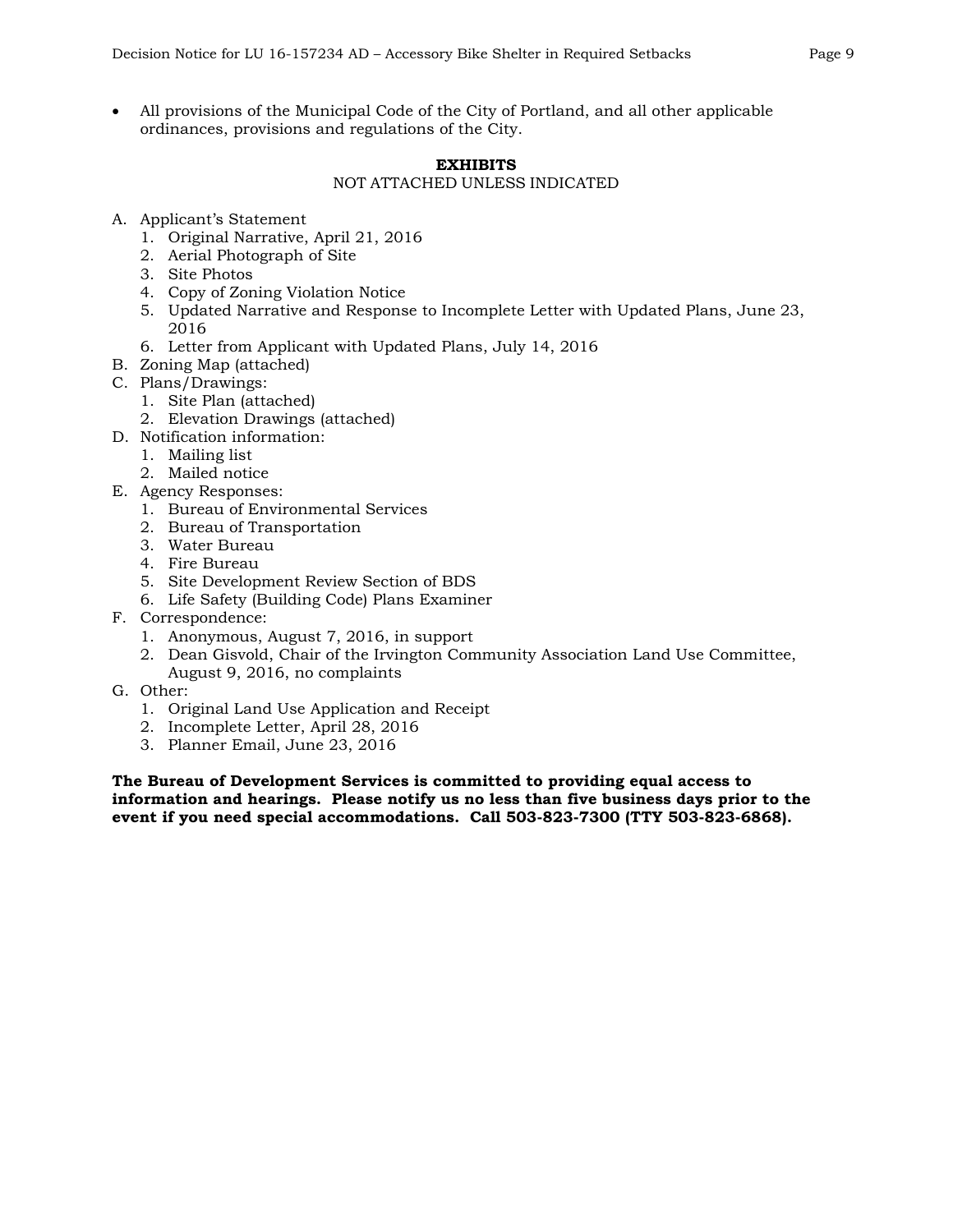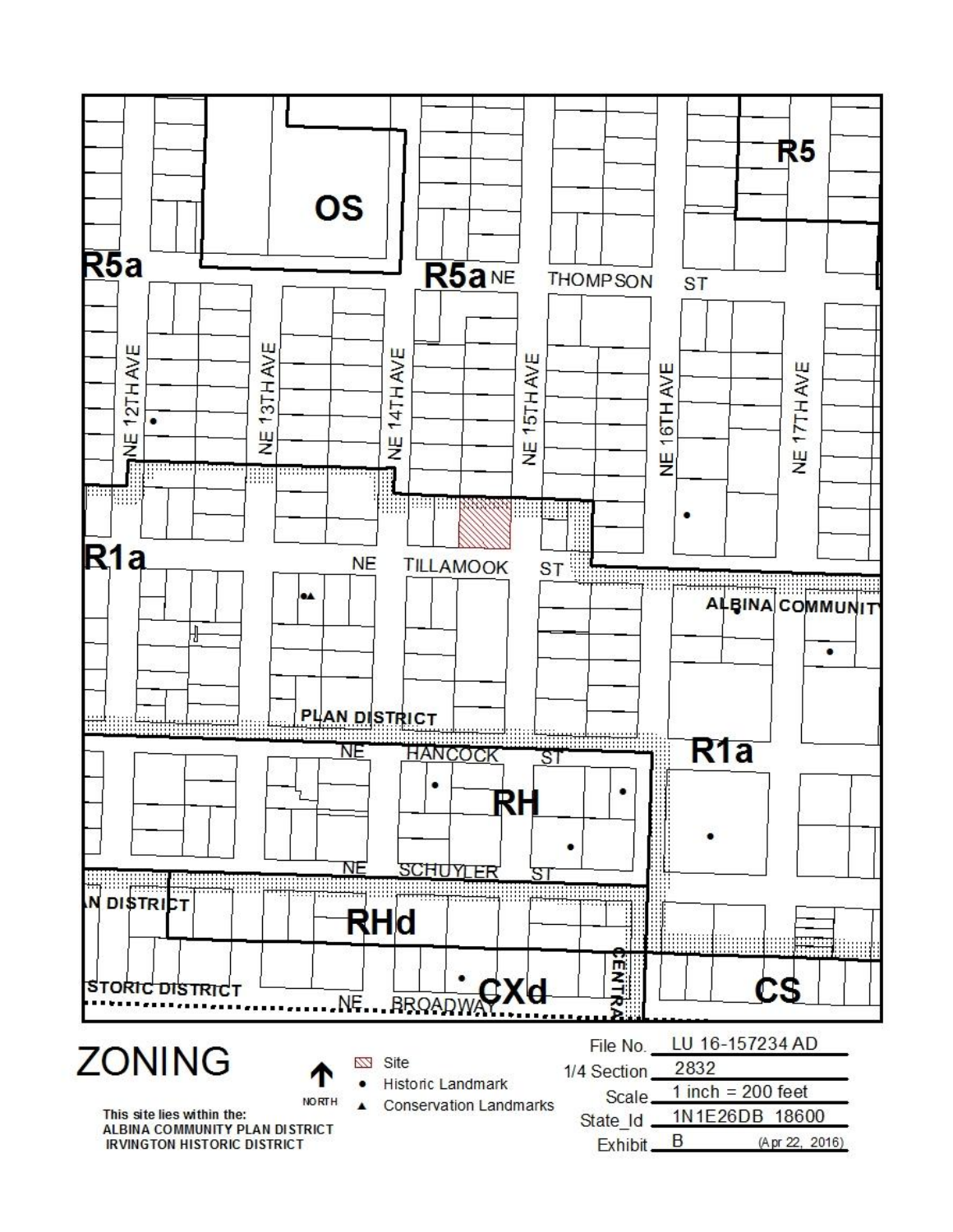#### 2111 NE 15th St. Site Plan Land Use Review 16-157234 AD